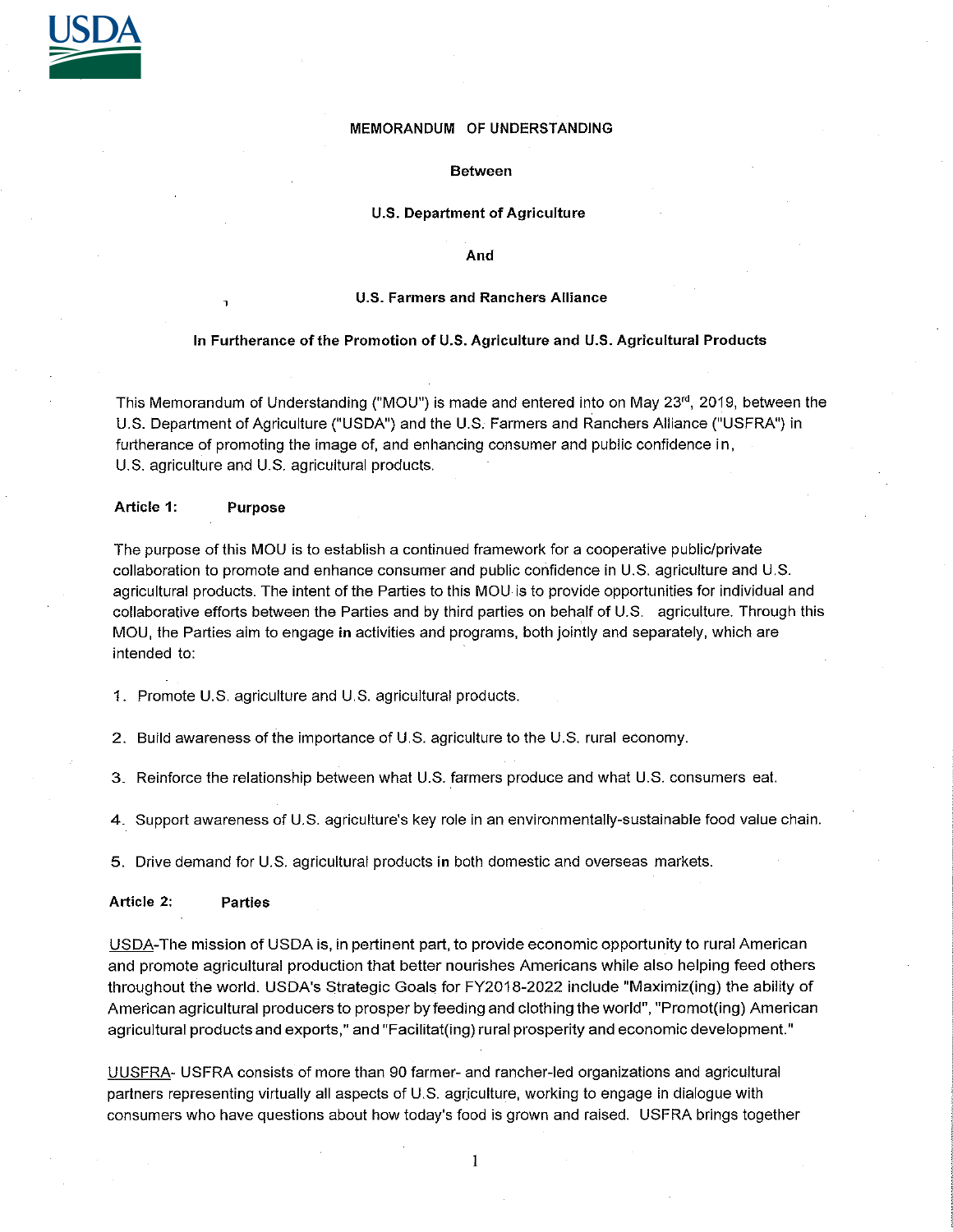representatives from agriculture (farmers, ranchers, agriculture suppliers, farm/commodity and agribusiness leaders, agricultural trade media), food industry (CPGs, retailers, brands, food trade media) and other stakeholders and thought leaders in the food value chain (NGOs and CEOs in the food, agriculture and sustainability space, high-profile digital channels and authorities, business and sustainability media). USFRA is committed to continuous improvement and supporting U.S. farmers and ranchers' efforts to increase confidence and trust in today's agriculture.

### **Article 3: Authority**

USDA derives its authority to enter into this MOU through its core mission: to promote American agricultural products, to facilitate rural prosperity and economic development. As stated in pertinent part in the statute establishing USDA in 1862, signed by President Lincoln, the purpose of USDA is to "acquire and to diffuse among the people of the United States useful information on subjects connected with agriculture in the most general and comprehensive sense of that word." A key component of successfully completing this mission is promoting American agriculture and American agricultural products. This MOU helps enable USDA to fulfill its mission.

USFRA derives its authority to enter into this MOU through its establishment as a 501(c)(6) non-profit organization created by farmers and ranchers, with its mission, as stated in its Articles of Incorporation, to engage in activities and conduct programs "to assist farmers and ranchers in the United States, and organizations representing farmers and ranchers in the United States, in promoting the message to consumers and the general public that modern production agriculture feeds the world in a costeffective, science-based and safe manner" and to promote U.S. agriculture and U.S. agricultural products.

### **Article 4: Background**

U.S. agriculture faces an increasingly competitive environment in which to promote its products. While individual food companies and individual commodity organizations conduct promotional activities intended to benefit their company or producers of their commodity, U.S. agriculture as a whole lacks a holistic and positive promotional message covering all production and all products. This MOU is intended to facilitate activities to deliver such a message.

When USDA was established in 1862, 58% of the U.S. population farmed or lived on farms. This means that the majority of U.S. consumers were closely connected to agriculture, either directly or indirectly. In 2019, it is estimated that no more than 2% of the American population farms or lives on farms. This means that consumers are becoming increasingly removed from the process of agricultural production. Offering U.S. consumers stories and data to improve their understanding of agricultural production and its value to our food supply and rural economies can build support for U.S. agriculture and encourage purchasing that supports U.S. farmers and ranchers.

By promoting the image of U.S. agriculture and agricultural products abroad, the U.S. can more successfully market its products in overseas markets. 95% of the world's consumers live outside the United States and U.S. producers grow and produce far more products than can.be sold in the domestic market. It is therefore vital for U.S. agricultural producers and others in the U.S. agricultural value chain to access foreign markets.

The Parties recognize and acknowledge that it is vital to compete in these markets, not on a commodityby-commodity or product-by-product basis, but by developing a positive perception of U.S. agricultural

2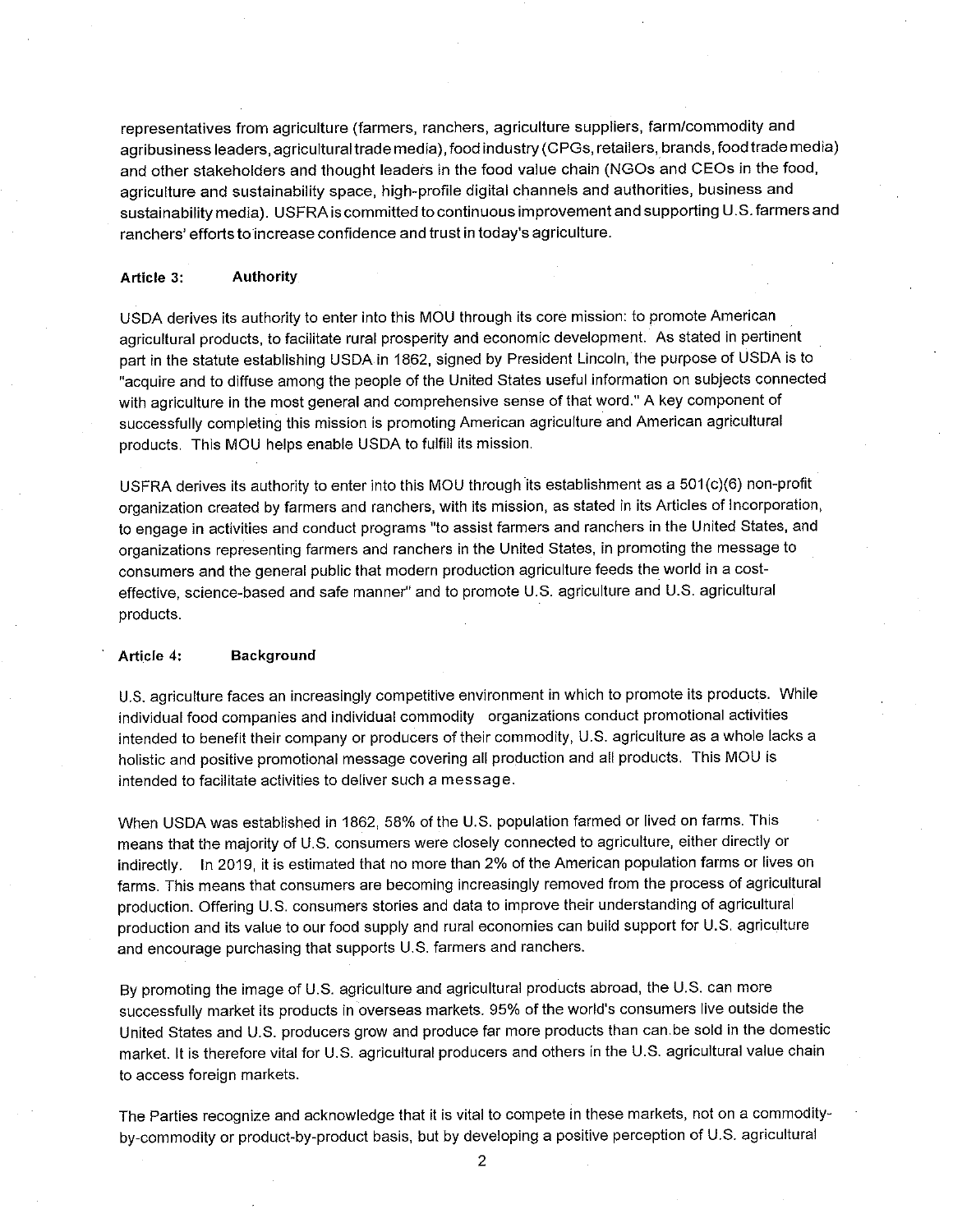excellence in which all U.S. agricultural products may benefit. It is the common goal of the Parties to work together and promote the image of U.S. agriculture and U.S. agricultural products both at home and abroad. By combining resources and knowledge to work toward a common goal, the Parties will achieve a whole greater than the sum of its parts.

## **Article 5: Statement of Mutual Interest and Benefits**

By entering into this MOU, the Parties acknowledge their mutual interest in promoting U.S. agriculture and U.S. agricultural products. The Parties propose to pursue this common goal by conducting promotional activities, either separately or jointly.

In partnering with USFRA, as an industry-funded entity uniquely tasked with promoting U.S. agriculture across all commodities, USDA recognizes the unique opportunity to coordinate strengths and resources to help promote U.S. agriculture. In partnering with USDA, USFRA recognizes the unique opportunity to coordinate strengths and resources in the common promotion of U.S. agriculture with the U.S. agency tasked with promoting U.S. agriculture, nutrition and the rural economy. There is substantial mission overlap between the Parties and in the creation of this public- private partnership to promote US agriculture and U.S. agricultural products.

# **Article 6: Statement of Program Development**

Whereas, USDA and USFRA have common goals of promoting U.S. agriculture and U.S. agricultural products, the Parties agree to the following:

- **1.** The Parties will undertake programs and activities aimed at promoting U.S. agriculture and U.S. agricultural products and enhancing consumer awareness and understanding of U.S. agriculture.
- 2. The Parties will discuss opportunities for collaboration on programs and activities to be conducted under this MOU.
- 3. The Parties will explore the creation of one or more promotional campaigns which may include logos and other promotional elements, and which can be utilized by the Parties and third parties to achieve the purpose of this MOU.
- 4. The Parties may consider how third parties which share the goals of this MOU may participate in the programs and activities to be conducted hereunder, including with respect to using any assets generated in association with the programs and activities conducted under this MOU.
- 5. USDA consider participation in USFRA-convened gatherings in addition to other gatherings of food value chain thought leaders and other key stakeholders to advance programs and activities to achieve the purpose of this MOU.
- 6. USDA will endeavor to participate at a senior level in selected USFRA and other food industry events, conferences, and meetings related directly the subject of the MOU where USDA may have a booth or other participatory presence (including one or more Public Service Announcements and one or more appearances by the Secretary or Deputy Secretary of Agriculture) to disseminate USDA's promotional messages.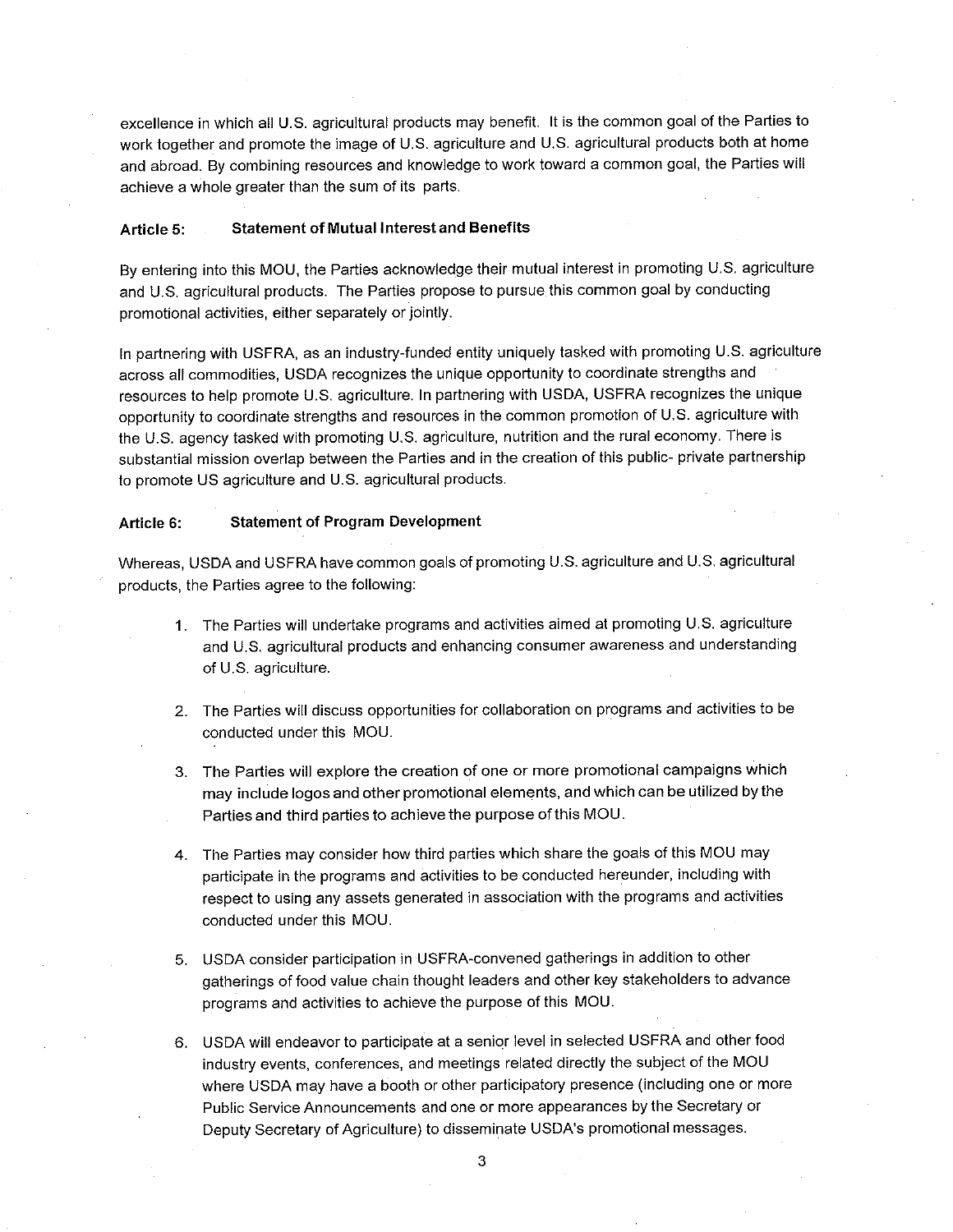- 7. The Parties will discuss, and may jointly develop and implement, communications strategies, activities and initiatives.
- 8. The Parties will work collectively to create one or several clearly defined messages that both Parties could amplify using their social media platforms to communicate the promotional messages developed under this MOU, and to collectively utilize social media platforms to promote the initiative.
- 9. The Parties will explore the conduct of programs and activities for the purpose of driving demand for U.S. agricultural products in foreign markets. This may include incorporation of programs, activities, or assets generated hereunder, in the Foreign Market Development and Market Access Program.
- 10. The Parties agree to review and assess the effectiveness of any programs, activities and promotional messages developed pursuant to this MOU on a periodic basis.

# **Article 7: Remarks by the Secretary of Agriculture**

In connection with executing this MOU, and for the purpose of achieving the goals of this MOU, the Secretary of Agriculture will speak at the Honor the Harvest Event in Newburg, Maryland on June 5, 2019.

# **Article 8: Principal Contacts**

The principal contacts for this MOU are:

#### USDA

Bruce Summers Administrator USDA Agricultural Marketing Service U.S. Department of Agriculture 1400 Independence Ave., S.W. Washington, DC20250

# USFRA

Erin Fitzgerald CEO 16020 Swingley Ridge Road Suite 300 Chesterfield, MO 63017

# **Article 9: Miscellaneous/Statements of Application and Limitations**

A. The Parties will meet to review implementation of this MOU and to recommend any appropriate modifications.